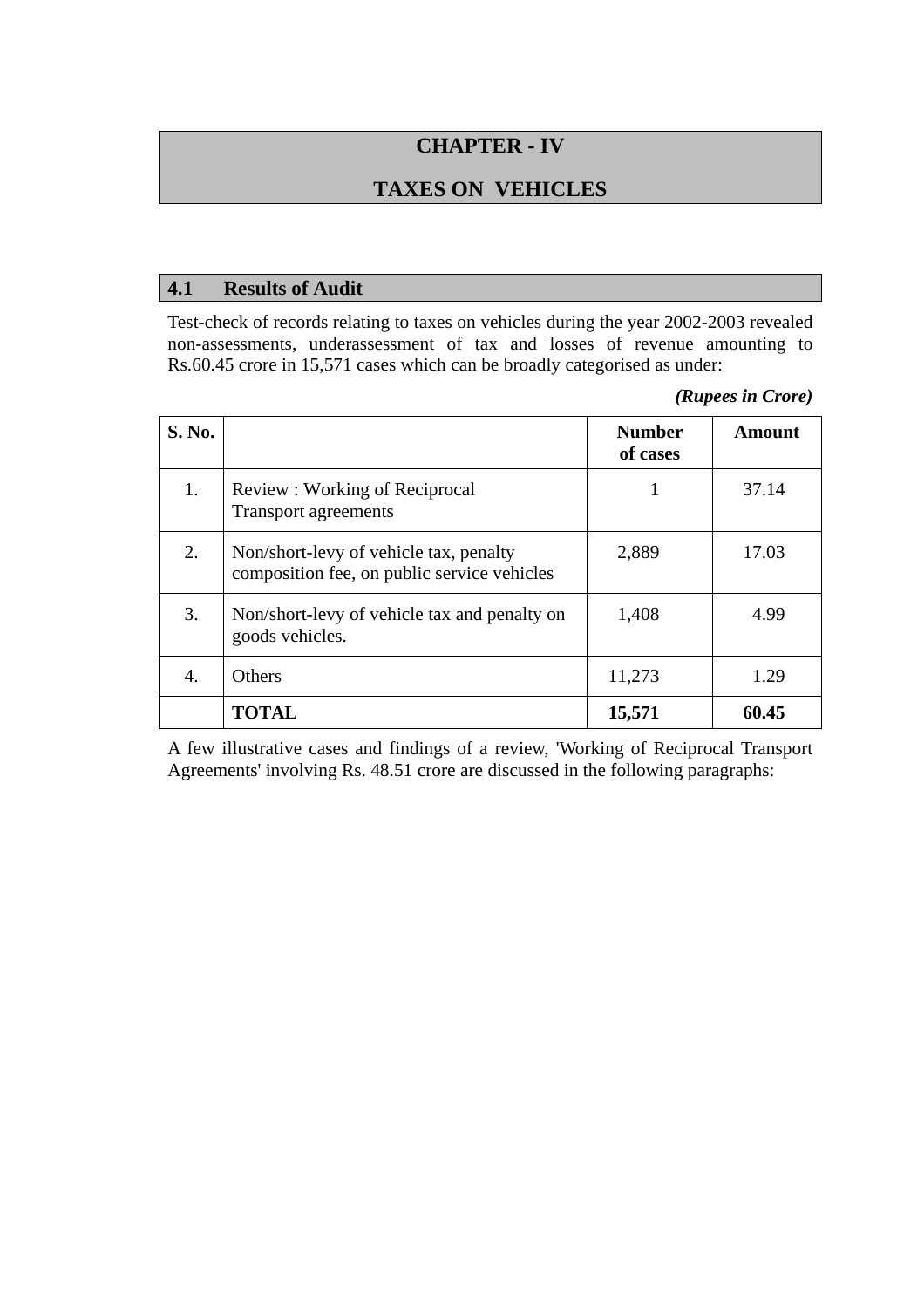# **4.2 Review : Working of Reciprocal Transport Agreements**

# Highlights

• Vehicle tax and penalty of Rs.68.98 lakh on public service vehicles of other states plying on inter-state routes were not recovered.

*\_\_\_\_\_\_\_\_\_\_\_\_\_\_\_\_\_\_\_\_\_\_\_\_\_\_\_\_\_\_\_\_\_\_\_\_\_\_\_\_\_\_\_\_\_\_\_\_\_\_\_\_\_\_\_\_\_\_\_\_\_\_\_\_\_\_\_\_\_* 

*(Paragraph 4.2.5)* 

• Vehicle tax of Rs.11.51 crore and penalty of Rs.23.02 crore on public service vehicles owned by Madhya Pradesh State Road Transport Corporation plying on inter-state routes were not recovered.

*(Paragraph 4.2.6)* 

• Non-recovery of vehicle tax of Rs.44.04 lakh and penalty of Rs.88.07 lakh on goods carriages of other states plying in Madhya Pradesh on countersigned permits resulted in loss of revenue to that extent.

*(Paragraph 4.2.7)* 

There was a short-levy of vehicle tax of Rs.18.04 lakh and non-levy of penalty of Rs.36.07 lakh on public service vehicles plying on inter-state routes.

*(Paragraph 4.2.8)* 

### *Introduction*

**4.2.1** Section 88 of the Motor Vehicles Act, 1988, contemplates the execution of agreements between the states for regulation of inter-state traffic. Various States have entered into reciprocal transport agreements with other States and union territories, under which permits issued by other State Governments are valid in the home state subject to permits being countersigned by the State Transport Authority of the State. The levy and collection of tax on every motor vehicle used or kept for use in the state is regulated under the provisions of the Madhya Pradesh *Motoryan Karadhan Adhiniyam*, 1991 (*Adhiniyam* 1991) and *Karadhan Niyam*, 1991 (*Niyam* 1991).

### *Organisational set up*

**4.2.2** At state level, the Transport Department functions under the overall charge of the Principal Secretary. The entire process of levy and collection of tax/ penalty/fee on vehicles is administered and monitored by the State Transport Commissioner at Gwalior assisted by nine Regional Transport Officers (RTOs), 11 Additional Regional Transport Officers (ARTOs) and 19 District Transport Officers (DTOs). The permits issued by other States in respect of vehicles plying in the state of Madhya Pradesh are countersigned by the State Transport Authority (STA) and tax is deposited by the owners of vehicles in the designated Regional/District Transport Authority.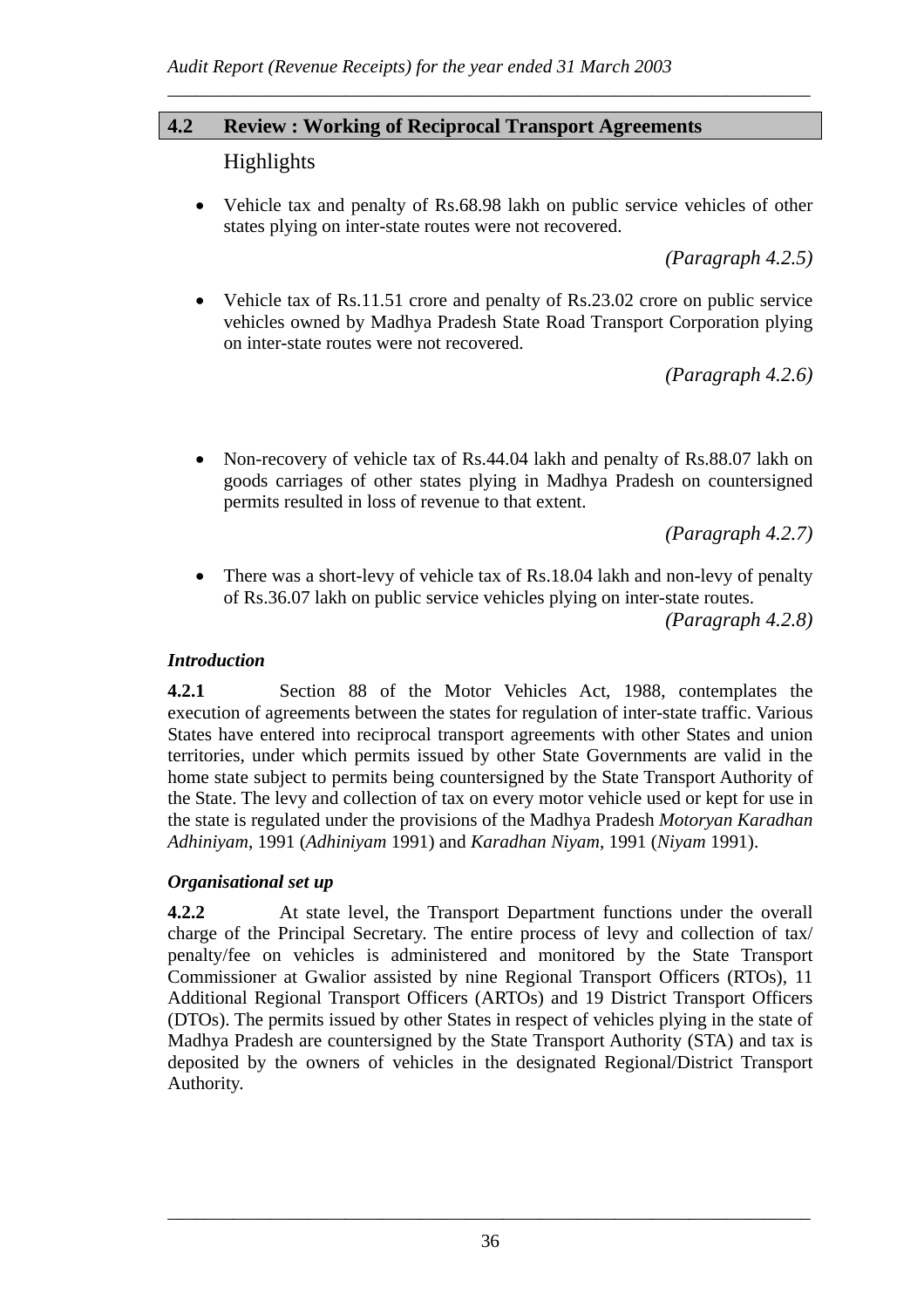# *Audit objectives*

**4.2.3** Detailed scrutiny of the records of the Office of the Transport Commissioner, eight  $RTOs<sup>1</sup>$ , four  $ARTOs<sup>2</sup>$  and District Transport Office Tikamgarh for the period from 1998-99 to 2001-2002 was conducted during the period between April 2002 and May 2003 with a view to examine that the prescribed tax, fee etc. in respect of vehicles plying under reciprocal agreement were collected.

*\_\_\_\_\_\_\_\_\_\_\_\_\_\_\_\_\_\_\_\_\_\_\_\_\_\_\_\_\_\_\_\_\_\_\_\_\_\_\_\_\_\_\_\_\_\_\_\_\_\_\_\_\_\_\_\_\_\_\_\_\_\_\_\_\_\_\_\_\_* 

## *Position of vehicles plying under Reciprocal Transport agreements*

**4.2.4** The position of vehicles plying under reciprocal agreement in regard to public carriers (i.e. goods carriages) as on 31 March 2002 are given below:

| Sl.<br>No.      | Name of State        | Quota of<br>Public<br>Carriers | Number of public<br>carriers plying as<br>on 31.3.2002 | Short fall | Percentage<br>of short<br>fall |
|-----------------|----------------------|--------------------------------|--------------------------------------------------------|------------|--------------------------------|
| $\mathcal{I}$ . | 2.                   | 3.                             | 4.                                                     | 5.         | Col. 5 to $3$                  |
| 1.              | Maharashtra          | 12,000                         | 2,506                                                  | 9,494      | 79 %                           |
| 2.              | <b>Uttar Pradesh</b> | 3,000                          | 2,118                                                  | 882        | 29 %                           |
| 3.              | Gujarat              | 600                            | 108                                                    | 492        | 82%                            |
| 4.              | Rajasthan            | 190                            | 121                                                    | 69         | 36 %                           |

The quota in respect of goods carriages in respect of vehicle of Maharashtra was revised in August 1998 from 2,500 to 12,000, but 2,506 vehicles only were plying as on 31st March 2002 which is 21 percent of total quota. Thus, revision in quota does not appear to be reasonable. In Gujarat, Rajasthan and Uttar Pradesh the shortfall ranged between 29 to 82 percent.

### *Non-levy of vehicle tax and penalty on Public Service Vehicles plying on inter-state routes*

**4.2.5** As per *Adhiniyam* and *Niyam*, 1991 any motor vehicle of another state is permitted to ply in the state under reciprocal agreement on payment of tax at the rate prescribed to the designated authority, failing which the owner shall be liable to pay a penalty at the rate of one- third of the amount due which shall not exceed twice the amount due. In case the owner does not pay the tax or penalty or both, the taxation authority may proceed to recover the dues as arrears of land revenue.

Test-check of records of three  $RTOs<sup>3</sup>$  and three  $ARTOs<sup>4</sup>$  revealed that vehicle tax of Rs.22.99 lakh in respect of 48 public service vehicles pertaining to Rajasthan, Maharashtra and Uttar Pradesh plying on inter-State routes under reciprocal agreement during the period April 1998 to March 2002 was neither paid by the vehicle owners nor was it recovered by the taxation authorities. The Department had also failed to levy penalty. This resulted in non-levy of tax and penalty of Rs.68.98 lakh.

 *1 Bhopal, Gwalior, Indore, Jabalpur, Morena, Rewa, Sagar and Ujjain* 

*<sup>2</sup> Chhatarpur, Chhindwara, Mandsaur and Satna* 

*<sup>3</sup> Gwalior, Jabalpur and Sagar* 

*<sup>4</sup> Chhatarpur, Chhindwara and Mandsaur*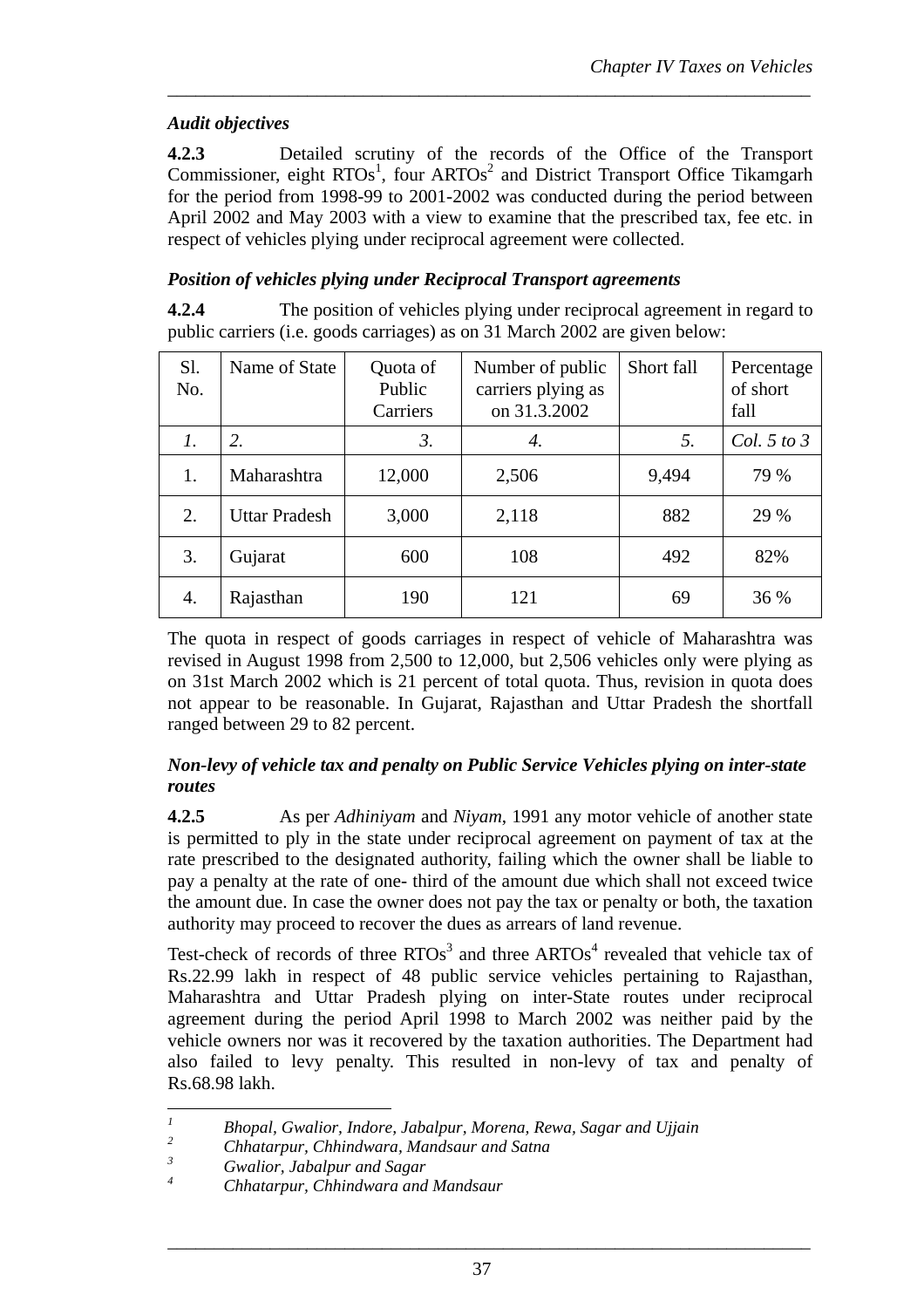This was pointed out in audit and the concerned RTO's/ARTO's stated between June 2002 and May 2003 that action for recovery was being taken. Further progress had not been received (June 2004).

*\_\_\_\_\_\_\_\_\_\_\_\_\_\_\_\_\_\_\_\_\_\_\_\_\_\_\_\_\_\_\_\_\_\_\_\_\_\_\_\_\_\_\_\_\_\_\_\_\_\_\_\_\_\_\_\_\_\_\_\_\_\_\_\_\_\_\_\_\_* 

**4.2.6** Test-check of the records of Transport Commissioner Office and the RTO Bhopal, revealed that 219 inter-state permits were granted to Madhya Pradesh State Transport Corporation (MPSRTC) to ply their public service vehicles on interstate routes during the period from April 1998 to March 2002. Neither the tax was paid by the corporation nor any action to recover the tax was taken by the Taxation Authorities. This resulted in non-recovery of tax of Rs.11.51 crore and penalty of Rs.23.02 crore.

This was pointed out in audit and the Transport Commissioner stated in February 2003 that action to adjust the arrears of tax due from MPSRTC was being taken at government level.

### *Non-levy of vehicle tax and penalty on goods carriages of other States*

**4.2.7** Under the *Adhiniyam* and *Niyam* 1991, a tax shall be levied on every goods carriages of other states plying in the state of Madhya Pradesh under reciprocal agreement at the rate of 85 percent of the rate specified in the *Adhiniyam*. If the tax due has not been paid to the designated authority, the owner shall liable to pay a penalty at the rate of one-third of the amount due which shall not exceed twice the amount due.

Test-check of the records of Transport Commissioner Office, the RTO Rewa and three  $ARTOs<sup>5</sup>$  revealed that vehicle tax of Rs.44.04 lakh and penalty of Rs.88.07 lakh in respect of 316 goods carriages pertaining to Rajasthan, Maharashtra and Uttar Pradesh plying in Madhya Pradesh under reciprocal agreement during the period between April 1998 and March 2002 was neither paid by the vehicle owners nor was it levied/recovered by the taxation authorities. This resulted in non-levy/recovery of tax including penalty of Rs.1.32 crore.

This was pointed out in audit and the Transport Commissioner stated in July 2002 that concerned RTO's/ARTO's had been directed to recover the tax from defaulters. Further replies were awaited. (June 2004)

### *Short-recovery of vehicle tax and non-levy of penalty on public service vehicles plying on inter-state routes*

**4.2.8** *Adhiniyam*, 1991 provides that the vehicle tax on public service vehicles permitted to ply on reciprocal basis is to be calculated on the basis of every passenger which the vehicle is permitted to carry and the total distance permitted to be covered by a vehicle in a day at the rate specified in the First Schedule to the *Adhiniyam*.

Test-check of the records of ARTO, Chhindwara revealed that vehicle tax in respect of three public service vehicles of home State, plying on inter-state routes during the period between April 1998 and March 2002 was paid short due to application of incorrect rate of tax. The Department had failed to recover the same. This resulted in short-recovery of vehicle tax of Rs.8.04 lakh and non-levy of penalty of Rs.16.08 lakh.

 *5 Chhattarpur ,Mandsaur, Satna*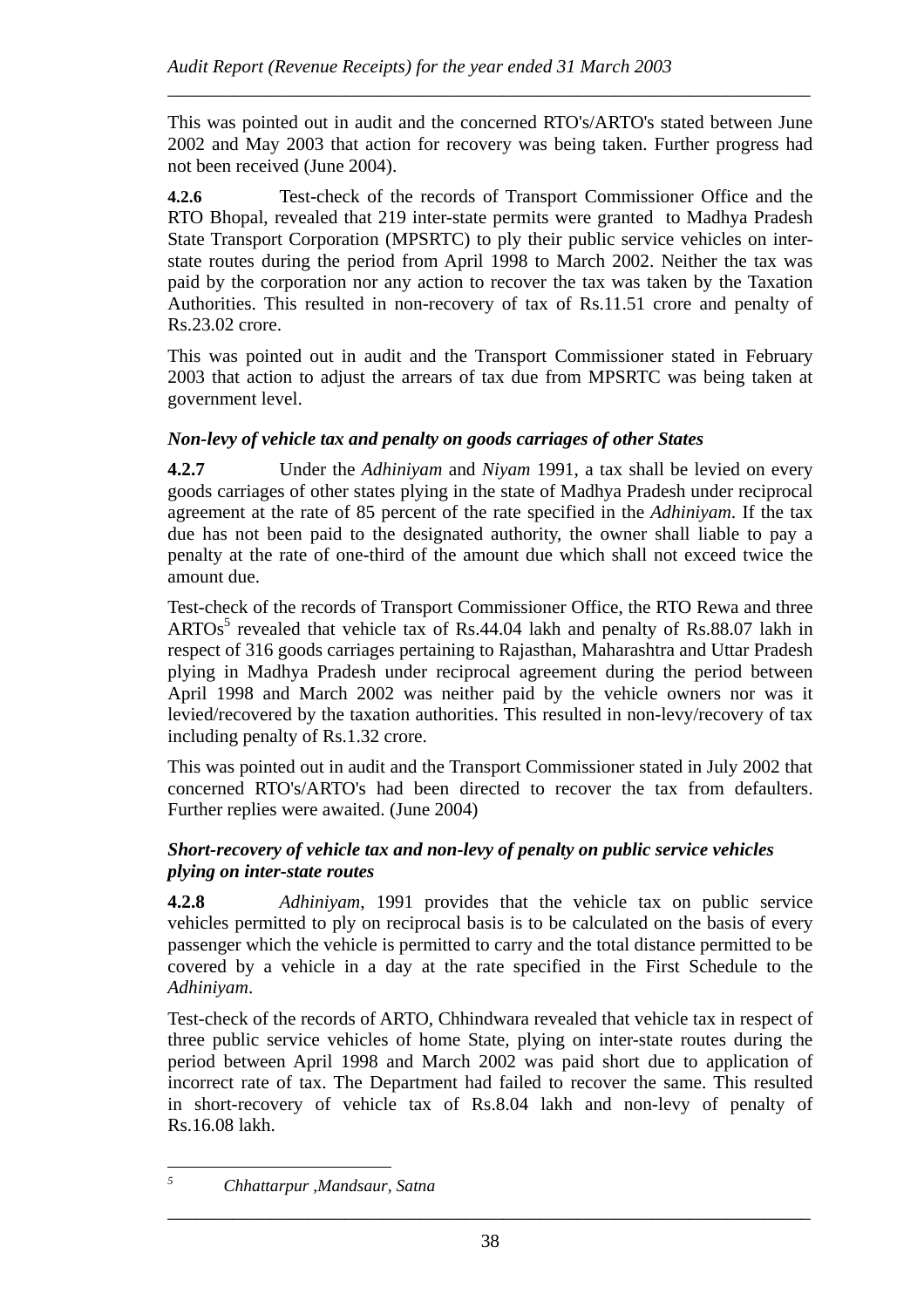This was pointed out in audit and the ARTO, Chhindwara stated in March 2003 that matter would be examined. Further reply was awaited (June 2004).

*\_\_\_\_\_\_\_\_\_\_\_\_\_\_\_\_\_\_\_\_\_\_\_\_\_\_\_\_\_\_\_\_\_\_\_\_\_\_\_\_\_\_\_\_\_\_\_\_\_\_\_\_\_\_\_\_\_\_\_\_\_\_\_\_\_\_\_\_\_* 

Test-check of the record of RTO, Gwalior and Sagar revealed that the owners of three public service vehicles of other states paid vehicle tax short due to calculation mistakes during the period between April 1998 and November 2001. This resulted in short-recovery of vehicle tax of Rs.5.81 lakh. Besides, they were liable to penalty of Rs.11.62 lakh.

This was pointed out in audit and the RTO Gwalior stated in February 2003 that demand had been raised. The RTO, Sagar stated in May 2003 that action for recovery would be taken after scrutiny of records. Further reply was awaited (June 2004).

Test-check of the records of RTO, Sagar revealed that vehicle tax in respect of three public service vehicles of other States plying under reciprocal agreements during the period between April 1998 and March 2002 was paid short by the owners of vehicles due to adoption of lesser number of trips. This resulted in short-levy of vehicle tax of Rs.4.19 lakh and non-levy of penalty of Rs.8.37 lakh.

This was pointed out in audit and the RTO, Sagar stated in May 2003 that matter would be examined. Further reply was awaited (June 2004).

#### *Loss of revenue due to non-adoption of distance of route as per agreements*

**4.2.9** As per *Adhiniyam,* 1991, tax is to be levied at the rates specified for the slab for each 10 kms or part thereof. The Transport Commissioner had clarified in July 1994 that distance of route specified in the Schedule appended to the reciprocal transport agreement was to be adopted for levy and collection of tax on inter-state permits.

Test-check of records of the RTO, Sagar and the ARTOs, Chhatarpur and Mandsaur revealed that in respect of 30 public service vehicles plying under reciprocal agreements, the distances of routes were adopted for payment of tax were less than those mentioned in the agreements. This resulted in loss of revenue of Rs.5.89 lakh for the period between April 1998 and March 2002.

This was pointed out in audit and the concerned RTO and ARTO's stated between June 2002 and May 2003 that matter would be examined. Further reply was awaited (June 2004).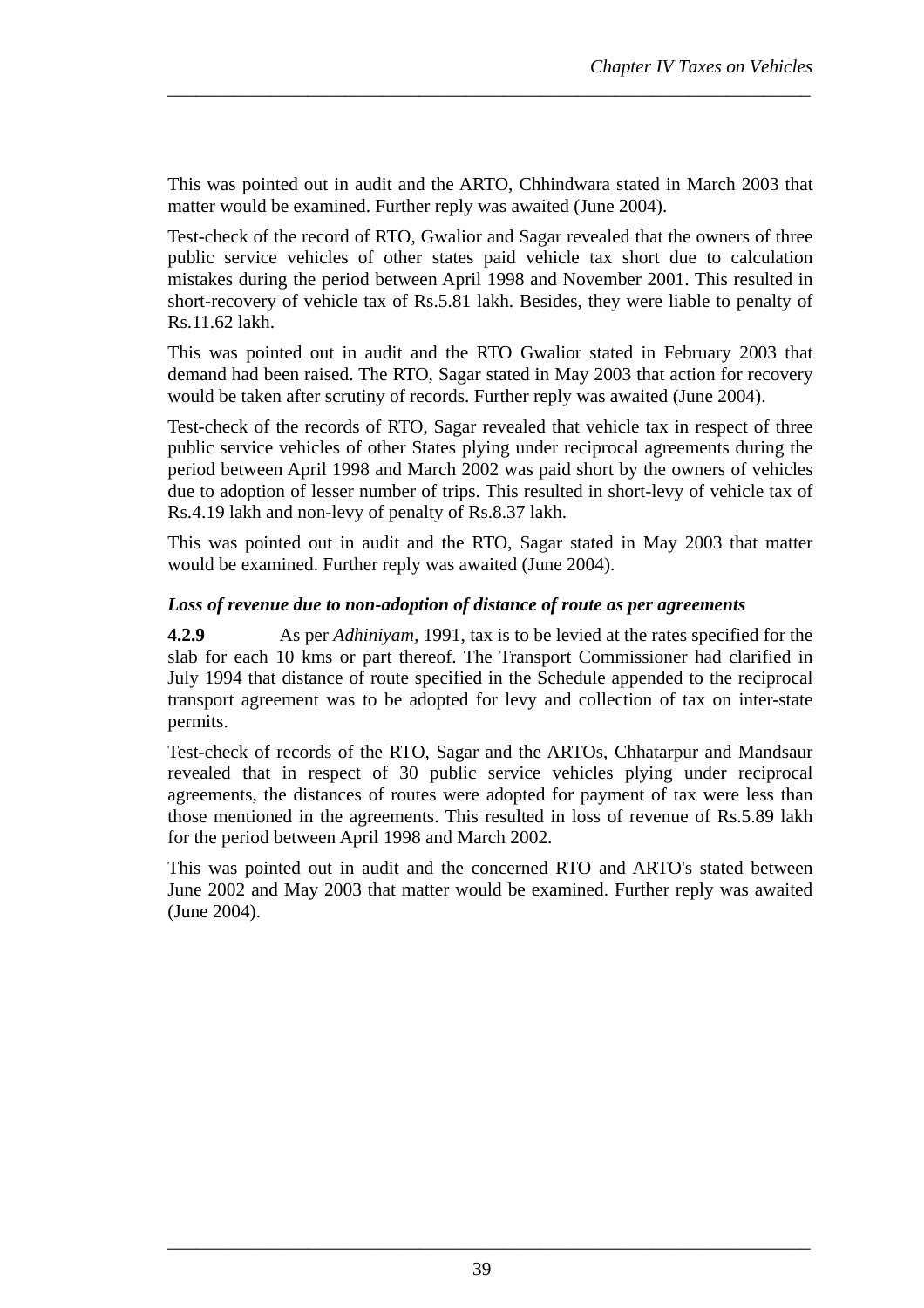#### *Recommendations*

- **4.2.10**. Based on the above observations, Government may consider :
- to utilise full quota as envisaged in reciprocal agreements.
- to take effective steps to recover the tax from the defaulters at the prescribed rates.

*\_\_\_\_\_\_\_\_\_\_\_\_\_\_\_\_\_\_\_\_\_\_\_\_\_\_\_\_\_\_\_\_\_\_\_\_\_\_\_\_\_\_\_\_\_\_\_\_\_\_\_\_\_\_\_\_\_\_\_\_\_\_\_\_\_\_\_\_\_* 

• To strengthen enforcement wing to detect vehicles plying without payment of tax and take suitable penal action.

The matter was reported to the Government in March 2003; their reply was awaited. (June 2004)

# **4.3 Non-levy/recovery of vehicle tax and penalty on vehicles**

Under the Madhya Pradesh *Motoryan Karadhan Adhiniyam*, 1991(*Adhiniyam*, 1991) read with *Niyam* 1991 made thereunder, a tax shall be levied on every motor vehicle used or kept for use in the state at the rate specified in the First Schedule of the *Adhiniyam*. If the owner fails to pay tax due, he shall in addition to the tax, be liable to pay a penalty at the rate of one-third of the unpaid amount of tax for the default of each month but not exceeding twice the unpaid amount of tax.

### *4.3.1 Public Service Vehicles/Goods carriages*

In 14 Regional Transport Offices  $(RTO)^6/6$  Additional Regional Transport Offices  $(ARTO)$  and 4 District Transport Offices  $(DTO)^7$ , tax amounting to Rs.3.23 crore due for different period between July 1999 and March 2002 was not levied and recovered by the Department from the owners of 1,261 public service vehicles and goods carriages. The owners were liable to pay penalty of Rs.6.46 crore also.

This was pointed out in audit and the RTO, Jabalpur stated in February 2003, that show cause notices had been issued in 114 cases. The other RTOs/DTOs stated between April 2002 and March 2003 that action would be taken to recover the amount from the defaulting vehicles owners. Further reply was awaited (June 2004).

### *4.3.2 Vehicles plying on All India Tourist permits*

In three RTOs<sup>8</sup> vehicle tax of Rs.19.18 lakh on eight public service vehicles plying on All India Tourist permits for the period between April 2000 and March 2002 was not paid by the owners. Penalty of Rs.38.36 lakh in addition to vehicle tax was also leviable. This resulted in non-recovery of tax and penalty of Rs.57.54 lakh.

This was pointed out in audit and the RTO, Gwalior stated in January 2003 that demand notices of Rs.41.58 lakh had been issued. The RTOs, Bhopal and Sagar stated

 *6 RTO Bhopal, Gwalior, Indore, Jabalpur, Morena, Rewa, Sagar, Ujjain and ARTO Chattarpur, Chhindwara, Khargone, Mandsaur, Satna and Seoni 7*

*DTO Damoh, Raisen, Ratlam and Tikamgarh* 

*<sup>8</sup> Bhopal, Gwalior, Sagar*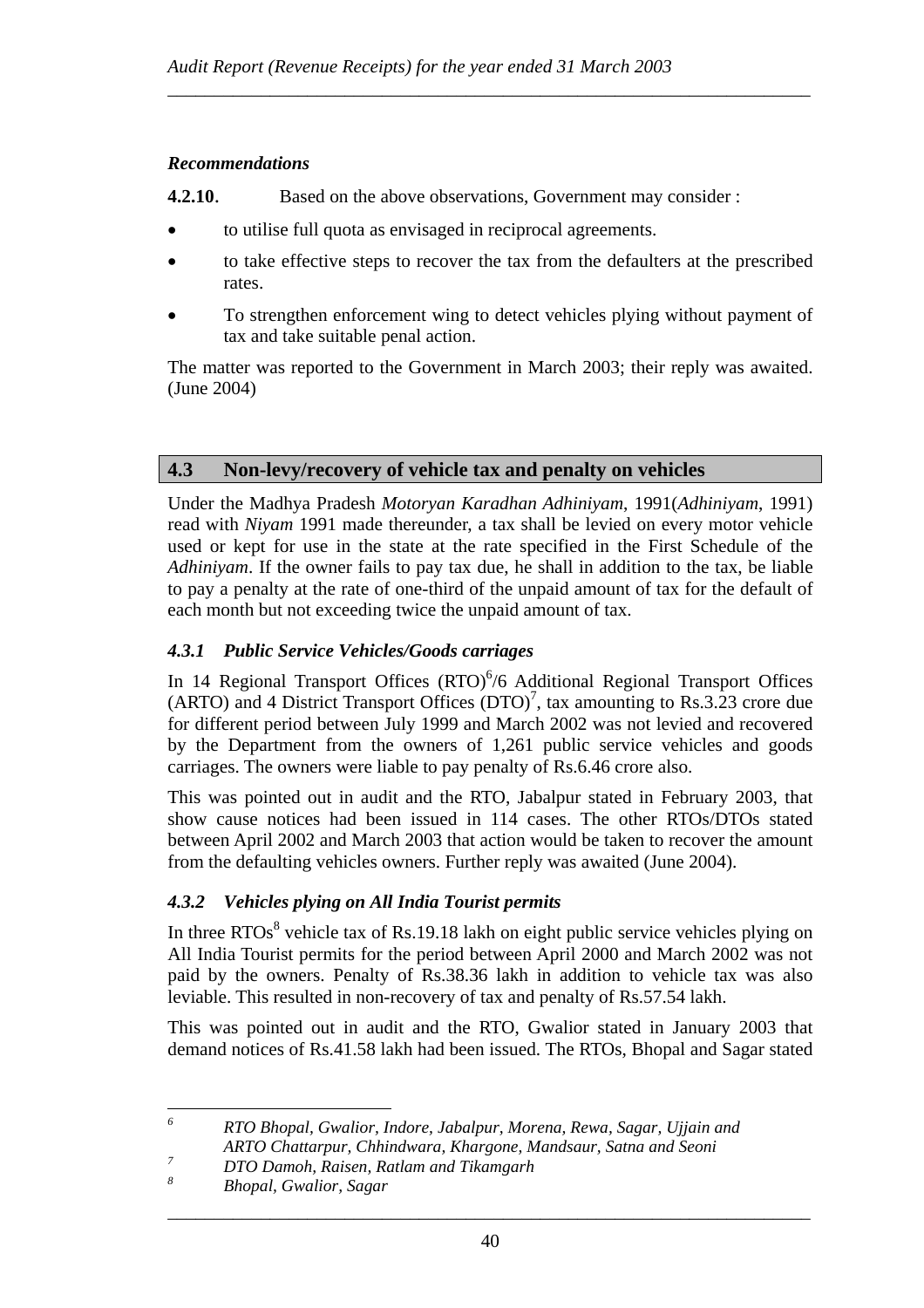in August 2002 that action to recover the tax would be taken after scrutiny of cases. Further reply was awaited (June 2004).

*\_\_\_\_\_\_\_\_\_\_\_\_\_\_\_\_\_\_\_\_\_\_\_\_\_\_\_\_\_\_\_\_\_\_\_\_\_\_\_\_\_\_\_\_\_\_\_\_\_\_\_\_\_\_\_\_\_\_\_\_\_\_\_\_\_\_\_\_\_* 

### *4.3.3 Omni buses*

In four RTOs<sup>9</sup> and five ARTOs<sup>10</sup>, vehicle tax of Rs.13.47 lakh on 202 omni buses for the period between April 2000 and March 2002 was neither paid by the vehicle owners nor recovered by the Taxation Authority. The owners were liable to pay penalty of Rs.26.94 lakh in addition to tax. This resulted in non-realisation of Rs.40.41 lakh.

This was pointed out in audit and the concerned RTOs/ARTOs stated between April 2002 and March 2003 that action to recover the amount would be taken after scrutiny of records. Further reply was awaited (June 2004).

# *4.3.4 Private service vehicles.*

In six  $RTOs/ARTOS<sup>11</sup>$ , vehicle tax of Rs.11.15 lakh and a penalty of Rs.22.29 lakh in respect of 21 private service vehicles for the period April 1999 and March 2002 were neither paid by the vehicle owners nor demanded by the Taxation Authority. This resulted in non-recovery of Rs.33.44 lakh.

This was pointed out in audit and the RTO, Gwalior stated in January 2003 that demand of Rs.16.96 lakh had been raised. In other cases, the RTOs stated between April 2002 and March 2003 that action to effect recovery would be taken after verification of records. Further reply was awaited. (June 2004)

The matter was reported to the Government between April 2002 and April 2003; their reply had not been received (June 2004).

# **4.4 Non-realisation of tax on Vehicles plying without permit or in contravention of permit conditions**

According to Motor Vehicles Act, 1988, plying of vehicles without permit or in contravention of conditions of permits, certificate of fitness/insurance/licence etc. is an offence. The offence is compoundable by the Taxation Authority on payment of the prescribed composition fee for each offence as prescribed from time to time. As per *Adhiniyam*, 1991, if a motor vehicle is found plying in the state without permit, vehicle tax at prescribed rate is to be charged from the owners of such vehicles.

 *9 Gwalior, Indore, Morena, Rewa* 

*<sup>10</sup> Chhatarpur, Chhindwara, Khargone, Mandsaur, Satna* 

*<sup>11</sup> Bhopal, Gwalior, Indore, Jabalpur, Morena, Chhindwara*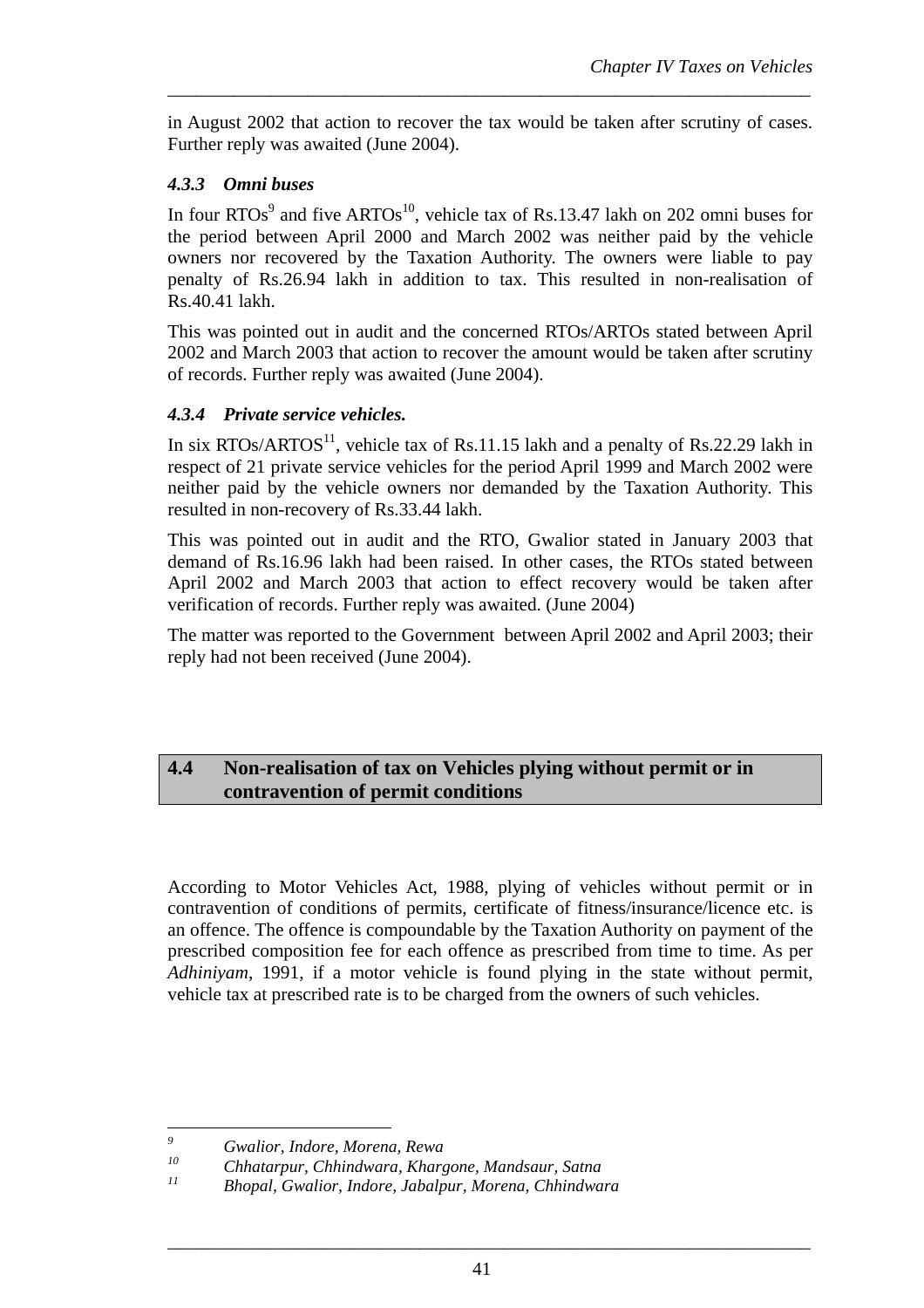Test-check of the records of four  $RTOs<sup>12</sup>$  and three  $ARTOs<sup>13</sup>$  revealed that Department detected 113 public service vehicles plying without permits/certificates of fitness/insurance/driving and conductors licences between the period May 1999 and March 2002. The Department, however, did not recover the vehicle tax from such vehicles plying without permit and composition fee for such offences. This resulted in non-realisation of tax amounting to Rs.17.05 lakh and composition fee of Rs. 1.19 lakh.

*\_\_\_\_\_\_\_\_\_\_\_\_\_\_\_\_\_\_\_\_\_\_\_\_\_\_\_\_\_\_\_\_\_\_\_\_\_\_\_\_\_\_\_\_\_\_\_\_\_\_\_\_\_\_\_\_\_\_\_\_\_\_\_\_\_\_\_\_\_* 

The matter was reported to the Government between July 2001 and April 2003; their reply had not been received (June 2004).

# **4.5 Loss of revenue due to incorrect classification of vehicles**

According to Motor Vehicles Act, 1988 and *Adhiniyam*, 1991 and *Niyam*, 1991 made thereunder vehicle tax is to be paid in respect of private service vehicles with seating capacity of more than six persons excluding driver and ordinarily used by or on behalf of owner for the purpose of carrying persons for or in connection with his trade or business otherwise than for hire or reward.

Test-check of records of RTO, Indore revealed that five motor vehicles purchased by a commercial organisation were registered in July 1999 as school buses, instead of as private service vehicles. The incorrect classification of vehicles resulted in loss of revenue of Rs.7.62 lakh for the period from July 1999 to March 2002.

This was pointed out in audit and the RTO, Indore stated in January 2003 that action would be taken after examination of the cases.

The matter was reported to the Government in March and April 2003; their reply had not been received. (June 2004)

# **4.6 Short-recovery of vehicle tax and penalty**

According to section 3 (1) of the *Adhiniyam*, 1991 and *Niyam*, 1991 tax on every public service vehicle shall be levied at the rates specified in the First Schedule. If the tax is not paid, the owner shall in addition to the payment of tax due, be liable to pay a penalty at prescribed rates. The Government vide notification in July 2000 revised the rate of tax in respect of spare vehicles.

Test-check of records of RTO, Morena, ARTO, Chhindwara and DTOs Damoh and Raisen revealed that the owners of 91 spare vehicles paid the tax at pre-revised rates during the period between July 2000 and March 2001. This resulted in shortrealisation of Rs.3.83 lakh. Besides, penalty of Rs.7.67 lakh was also not levied. This resulted in non-levy/recovery of revenue of Rs.11.50 lakh.

 $12$ *12 Gwalior, Indore, Sagar, Ujjain* 

*<sup>13</sup> Chhattarpur, Chhindwara, Seoni*